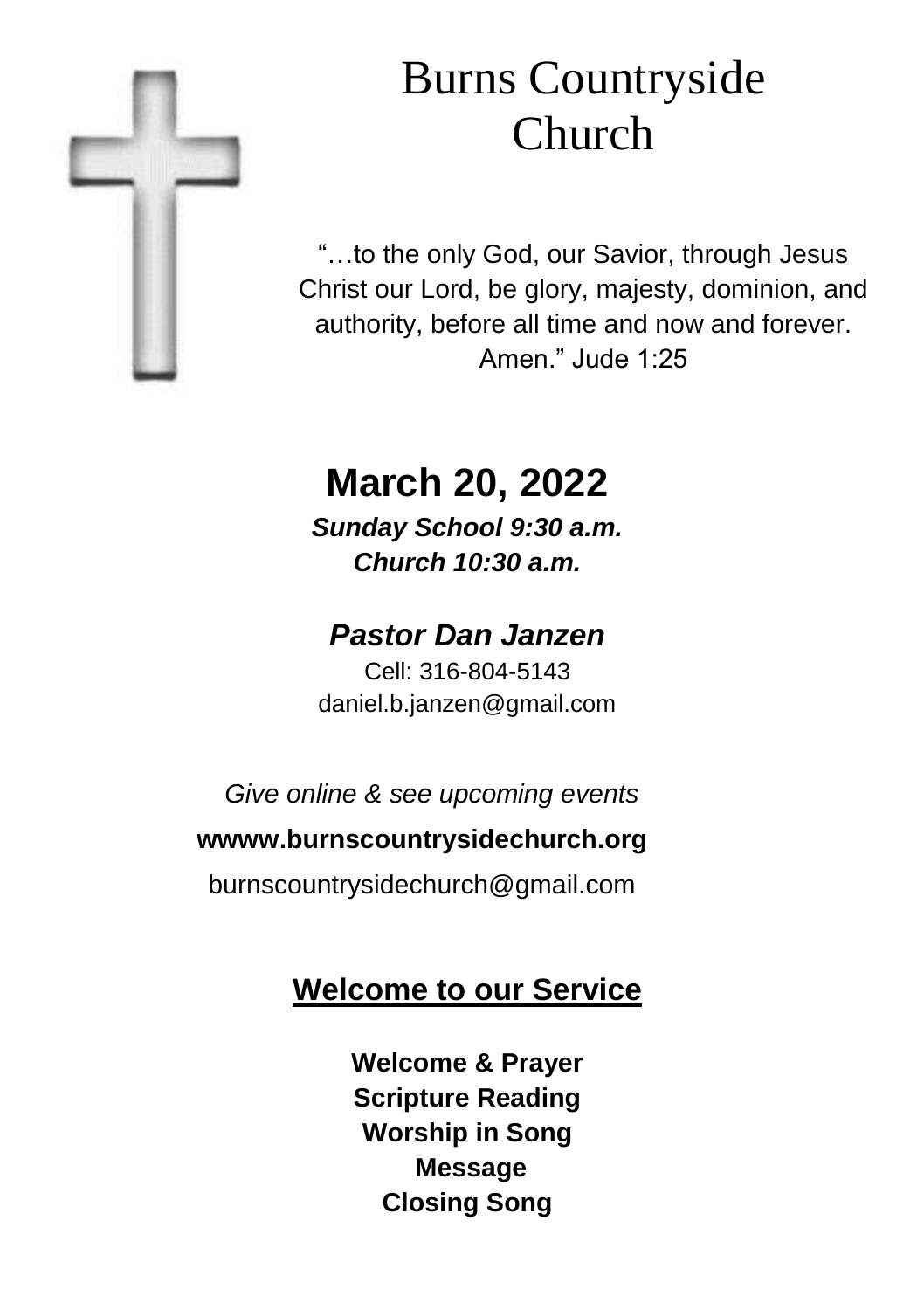#### **Today & Announcements**

- Service Leader: Todd Wiebe
- Offering today: General
- Scripture reading: Romans 8:31-39 Cale Wiebe
- Communion

#### *1 Corinthians 11:28-29*

*<sup>28</sup> Everyone ought to examine themselves before they eat of the bread and drink from the cup. <sup>29</sup> For those who eat and drink without discerning the body of Christ eat and drink judgment on themselves.*

#### **This Week**

- **Tuesday 6:00 a.m.**  Men's Bible Study
- **Wednesday- 6:30 p.m. - 8:00 p.m.**  Youth Group *Sticks and*  Twigs – 7<sup>th</sup> through 12<sup>th</sup> grade

#### **Prayer Requests/Praises**

❖ Alice Stuckey

.

- ❖ Ukrainian/Russian conflict
- ❖ Josh Morgan
- ❖ Harold Lefert
- ❖ Donovan Funk
- ❖ Niomi Thompson
- ❖ Cathy Westfall (Crane)
- ❖ Roberta Tull cancer
- ❖ Eli Parker Jantz family
- **❖** Graber Ministries
- ❖ Melanie's niece Laura
- ❖ Our country, our town, our church & the leaders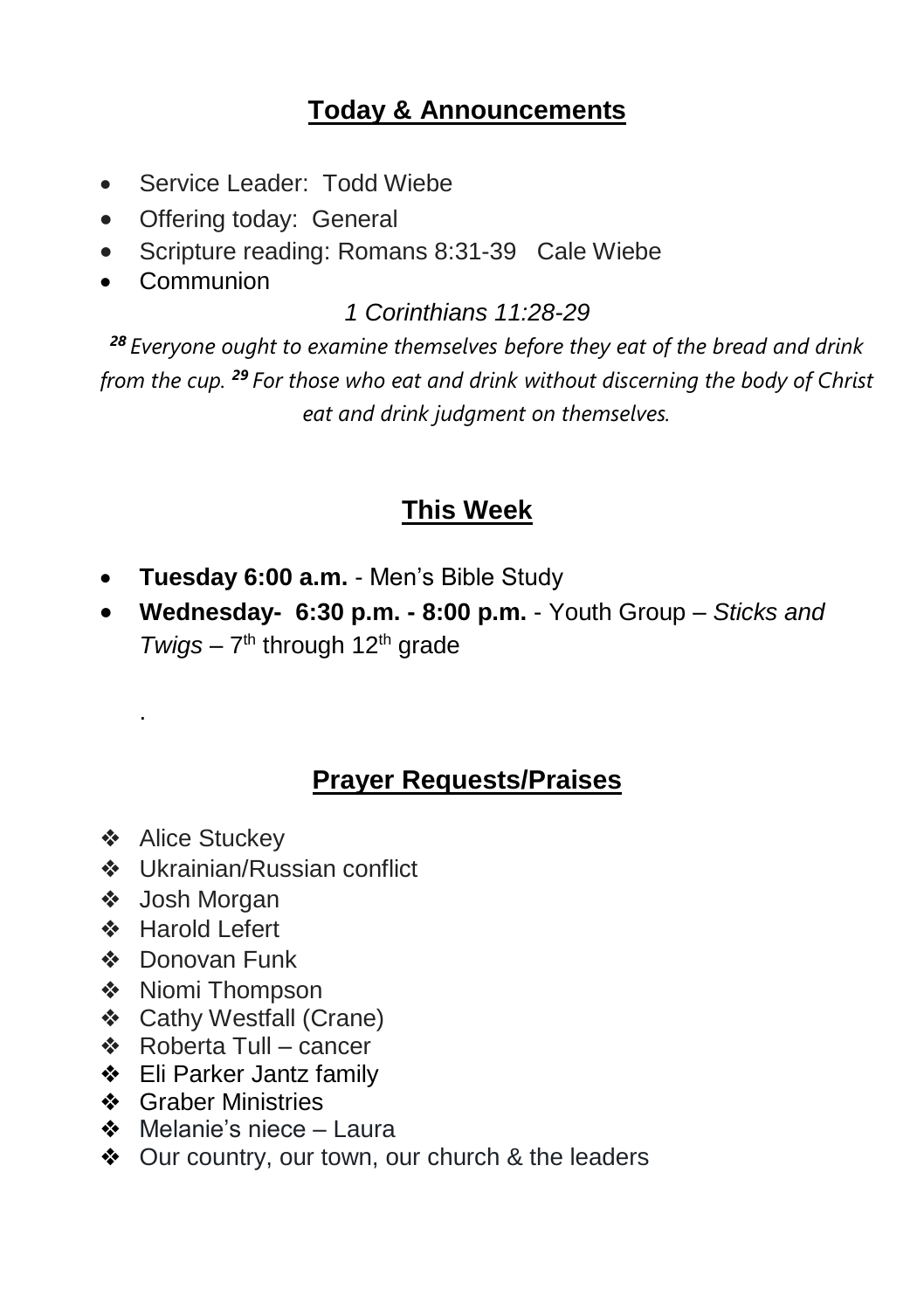#### **Missionaries:**

- $\geq$  Dave and Eileen Barkman Japan
- $\triangleright$  Rudi and Beth Fehr Missouri
- $\geq$  Cory and Leslie Young Golden Spur Ministry
- $\triangleright$  Dennis and Cindy Wiens Middle East Sat 7
- $\triangleright$  Youth Group and Leaders

#### *Interested in joining the church? Contact Pastor Dan if you have any questions.*

### **Church Elders/Shepherds**

Glenn Langenegger (Chairman), Larry Goodwin, Dan Walker, Todd Wiebe

### **Verse of the Week**:

Acts 9:4-5

**<sup>4</sup>** He fell to the ground and heard a voice say to him, "Saul, Saul, why do you persecute me?"

**5** "Who are you, Lord?" Saul asked. "I am Jesus, whom you are persecuting," he replied.